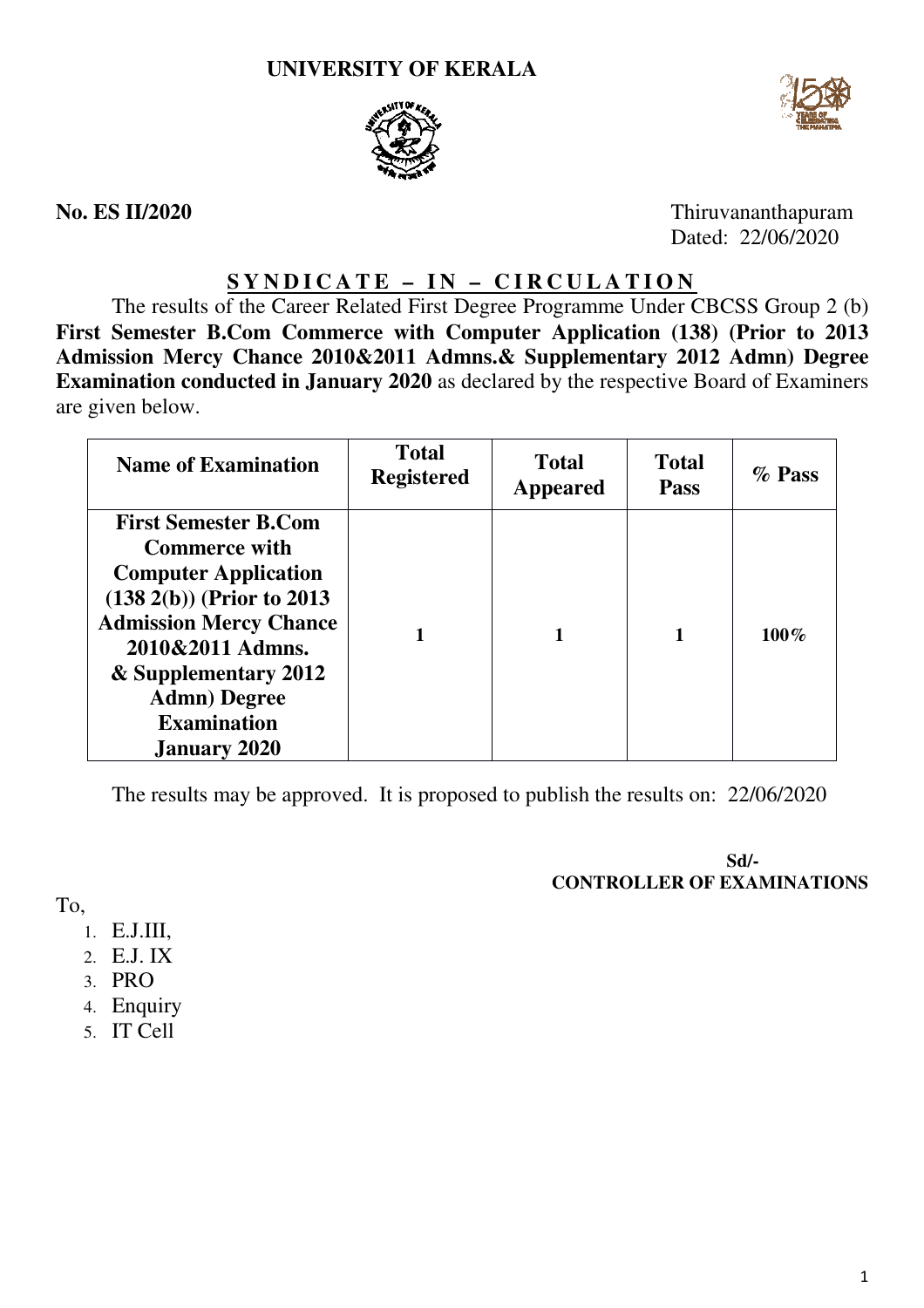

 1. The following is the provisional list of Register Numbers of the successful candidates at the Career Related First Degree Programme Under CBCSS Group 2(b) **First Semester B.Com Commerce with Computer Application (138) (Prior to 2013 Admission Mercy Chance 2010&2011 Admns.& Supplementary 2012 Admn) Degree Examination January 2020** as declared by the Board of Examiners.

1. The last date for revaluation and scrutiny is **03/07/2020**. Candidates should make use of draft mark list available in the university website for applying for revaluation. Application for scrutiny and revaluation should be **submitted online only**.

| $2010,2011\&2012$ Aunins, (1 1101 to 2013 Auninssion) |                                                                                                                               |  |  |
|-------------------------------------------------------|-------------------------------------------------------------------------------------------------------------------------------|--|--|
| <b>COURSE CODE</b>                                    | <b>COURSE</b>                                                                                                                 |  |  |
|                                                       |                                                                                                                               |  |  |
| EN 1111.4                                             | Listening and Speaking skills                                                                                                 |  |  |
| CC 1121                                               | Information Technology in Business                                                                                            |  |  |
| CC 1141                                               | Methodology and Perspectives of Business Education<br>(Common for CO1141 & Career Related CX1141/<br>TT 1141/HM 1141/CC 1141) |  |  |
| CC 1142                                               | <b>Financial Accounting</b>                                                                                                   |  |  |
| CC 1143                                               | Information Technology in Business                                                                                            |  |  |
| CC 1131                                               | Managerial Economics (Common for CO1131 $\&$<br>Career Related CC 1131)                                                       |  |  |

## **2010 ,2011&2012 Admns. (Prior to 2013 Admission)**

Sd/-

### **CONTROLLER OF EXAMINATIONS**

University Buildings, Thiruvananthapuram Date: 22.06.2020